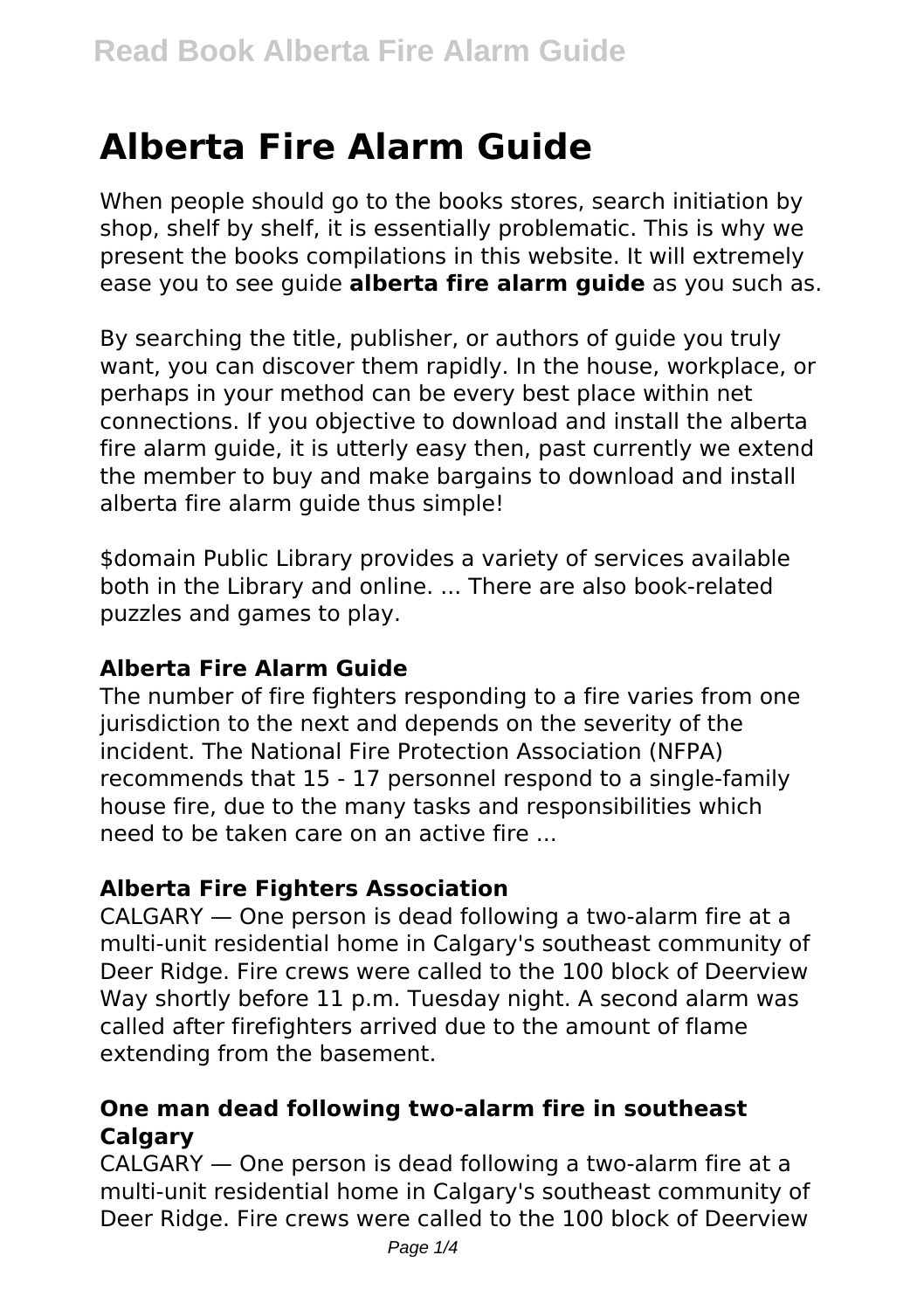Way shortly before 11 p.m. Tuesday night. A second alarm was called after firefighters arrived due to the amount of flame extending from the basement.

#### **One man dead following two-alarm fire in southeast Calgary**

Fire prevention is a function of many fire departments.The goal of fire prevention is to educate the public to take precautions to prevent potentially harmful fires, and be educated about surviving them.It is a proactive method of preventing fire-based emergencies and reducing the damage caused by them. Many fire departments have one or more Fire Prevention Officers, which may also be a ...

#### **Fire prevention - Wikipedia**

Our online Alberta Basic Security Training Course, or ABST, consists of eight (8) Modules. Students must complete all modules, logging a minimum total of 40hrs and then an online provincial exam under the supervision of a proctor with 80% or above to receive provincial certification and apply for a Security License in Alberta .

#### **Alberta Basic Security Guard Training Course – ABST**

In order to legally drive in Alberta, you need to pass a two-part driving test: a learner's test and a road test. ... Contains essential questions that cover things like using a backup alarm device, the use of low-beam headlights, and submitting an annual medical report. 61-89. questions. 6 mistakes. ... Beginner Driver's Guide 2022 Driving ...

#### **Alberta Driving Test Practice: Learners Test Prep 2022**

When applying for a building permit, the requirement list will indicate what you need to apply. Drawings need to be accurate, legible and contain necessary information on mechanical, plumbing and electrical systems, as well as details on washrooms, fire ratings and any other affected areas covered by the Alberta Building Code.

## **Alberta Building Code for commercial building permits - Calgary**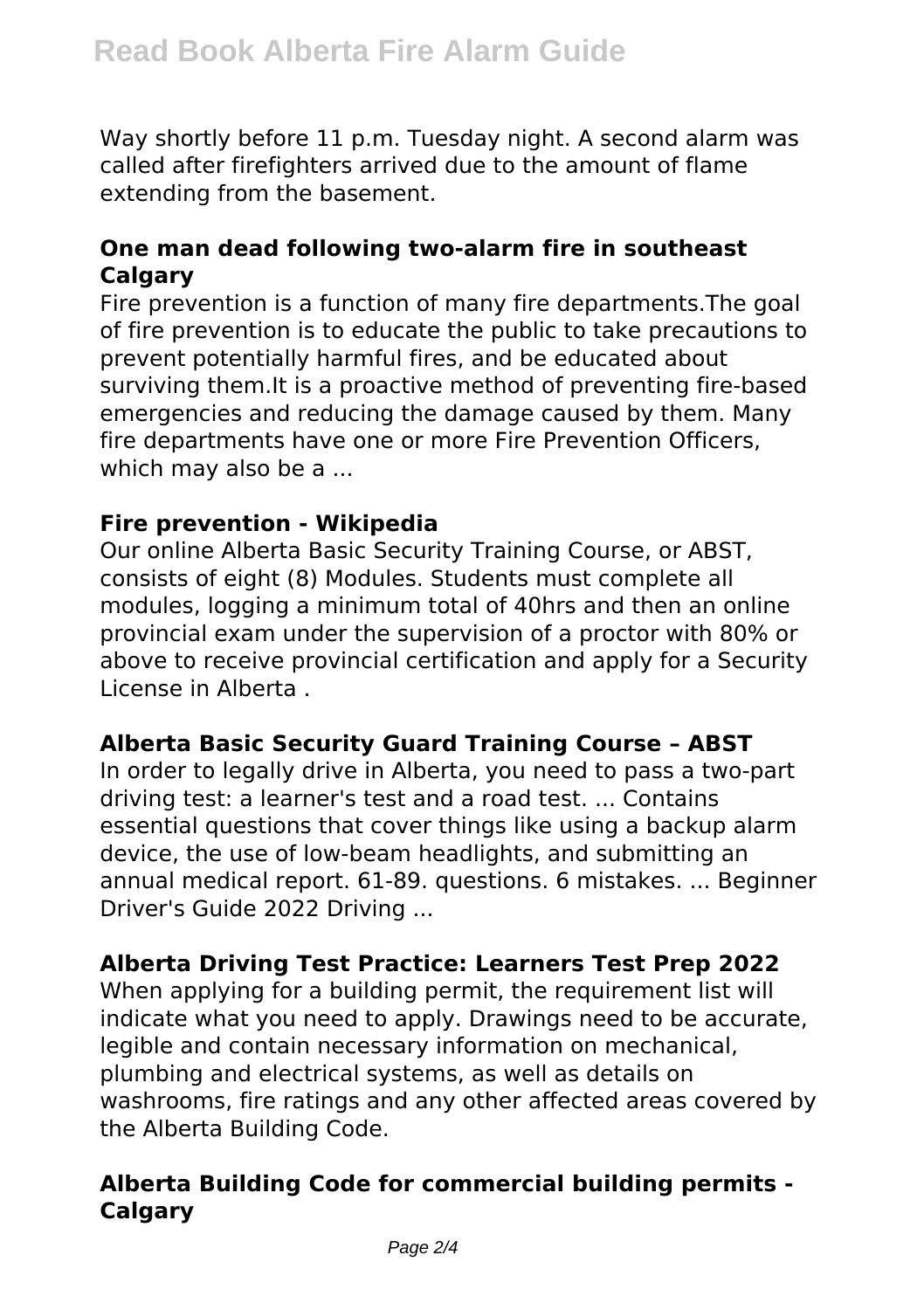Information to have on hand when getting a quote. To get a home insurance quote, you'll need the following information about your property: Year of construction

#### **Home Insurance | The Personal**

8:22 a.m., Peterborough Fire Department to 150 Rivermead Road, fire alarm. ... The Check-Up is your weekly guide to health news in the region. \* indicates required. Email Address \*

#### **Fire Mutual Aid log, June 3, 2022 | Local News | sentinelsource.com**

9 p.m., Greenfield Fire Department to 134 Verney Drive, fire alarm. Ryan Spencer can be reached at 352-1234, extension 1412, or rspencer@keenesentinel.com . Follow him on Twitter @rspencerKS

### **Fire Mutual Aid log, May 9, 2022 | Local News | sentinelsource.com**

There's a new litter of puppies in the home of a volunteer for B.C. and Alberta Guide Dogs, and the force is strong with them. "We've got Luke, Rey, Jinn, Obi, Jabba the Pup, and R2," said ...

## **Volunteer 'puppy raisers' needed in B.C., Alberta | CTV News**

Set in the centre of Alberta's energy and agricultural heartland, Strathcona County is a thriving, successful and vibrant community made up of the urban area of Sherwood Park and a large adjacent rural area of farms, acreages and smaller hamlets.

## **Swimming programs | Strathcona County**

5-alarm fire breaks out at recycling plant in Etobicoke Brighten Up Any Project with the Family Handyman Approved Nebo Omni 2k Work Light Hockey Night in Canada: Stanley Cup playoffs on desktop & app

## **Proposed Alberta bill aims to update rules for 22 selfgoverning ...**

When installing an alarm on the wall, the top edge of an alarm should be placed between 4 in. (100 mm) and 12 in. (300 mm)